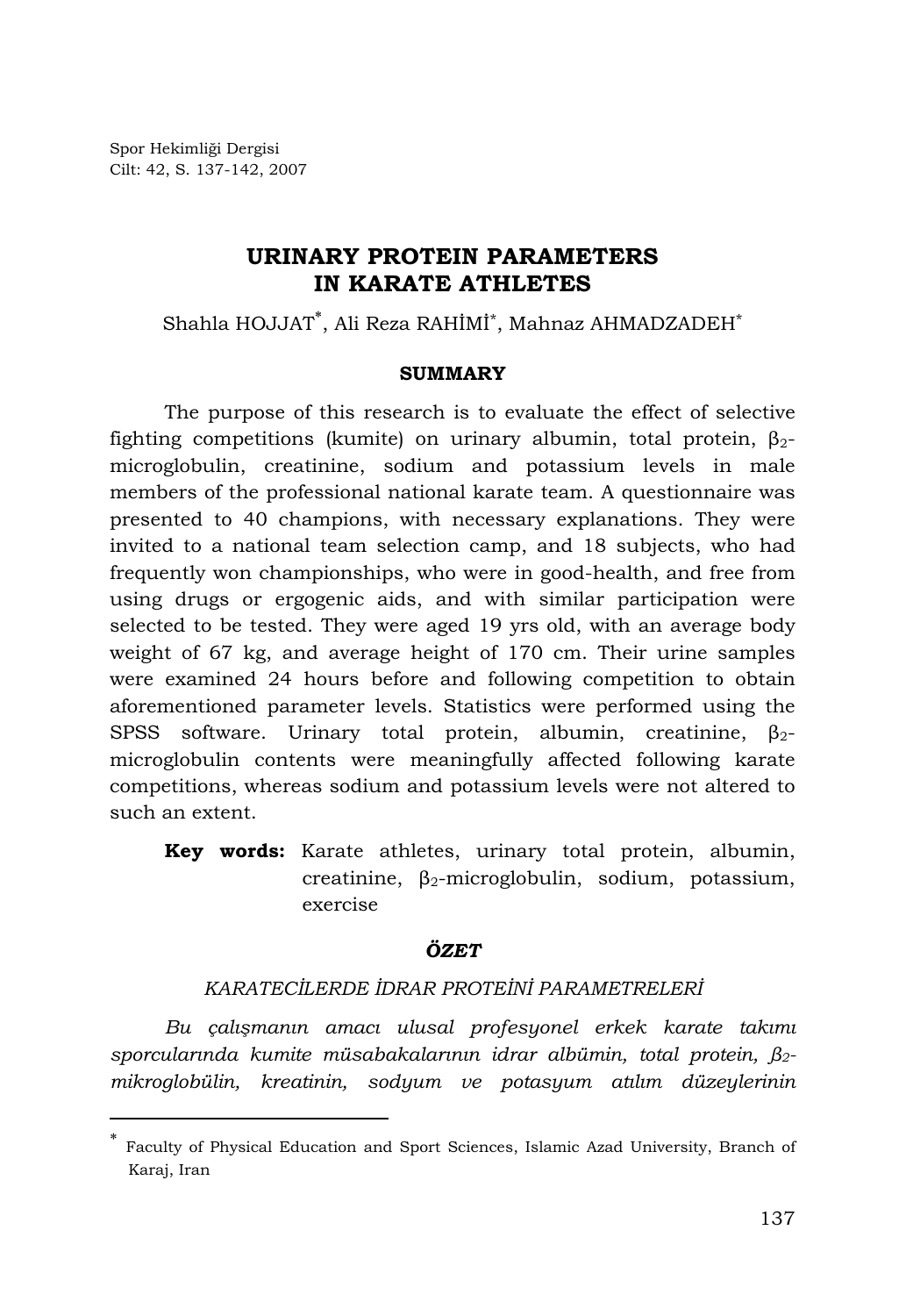*belirlenmesi idi. Toplam 40 şampiyon sporcuya gerekli açıklamalarla bir anket uygulandı. Ulusal takım seçim kampına çağırılan sporculardan çok sayıda şampiyonluğu bulunan, benzer müsabaka katılımı olan, tam sağlıklı, ilaç ve destek beslenme ögesi kullanmayan 18 denek test için seçildi. Ortalama olarak 19 yaşında, 67 kg vücut ağırlığında ve 170 cm boyunda idiler. İdrar örnekleri müsabakadan 24 saat öncesi ve sonrasında incelendi. Verilere ilişkin istatistiksel analiz SPSS yazılım programı aracılığında gerçekleştirildi. İdrar total protein, albümin, kreatinin, β2-mikroglobülin atılımları karate müsabakalarını takiben anlamlı düzeyde değişirken, sodyum ve potasyum atılımlarında anlamlı bir farklılık gözlenmedi.* 

*Anahtar sözcükler: Karateci, idrar total proteini, albümin, kreatinin, β2-mikroglobülin, sodyum, potasyum, egzersiz* 

### **INTRODUCTION**

The development of sports sciences requires an insight to the body and its functions. Sports have become important in many countries, which try to include it in their everyday routine (12). Body activities, if not executed on a scientific basis, might jeopardize the very health and safety of the community involved (9).

Studies concerning human physical exercise reveal that each activity produces its own specific biological reaction. One of these reactions concerning kidney functions is protein excretion. Changes in kidney's blood flow have great influence on glomerular membrane diffusion, and re-absorption disorders of urinary protein and albumin may occur (10).

Mechanisms involved in this process are yet unknown in healthy people and more research is needed to be done. Changes vary in people depending on the intensity of the activities. Poortmans and Labilloy studied 24 hour urinary albumin and protein excretion in fifteen male runners following 100, 400 and 3000 meter competitions and proved that heavy exercise has great influence on these protein losses (8). Furthermore, besides heavy exercise, acute kidney troubles and muscle injuries usually lead to changes in protein excretion.

Newman et al (4) based their studies on the effect of competitions on creatinine and albumin excretion in 61 football players, and the results revealed the extent of the discharge following a match.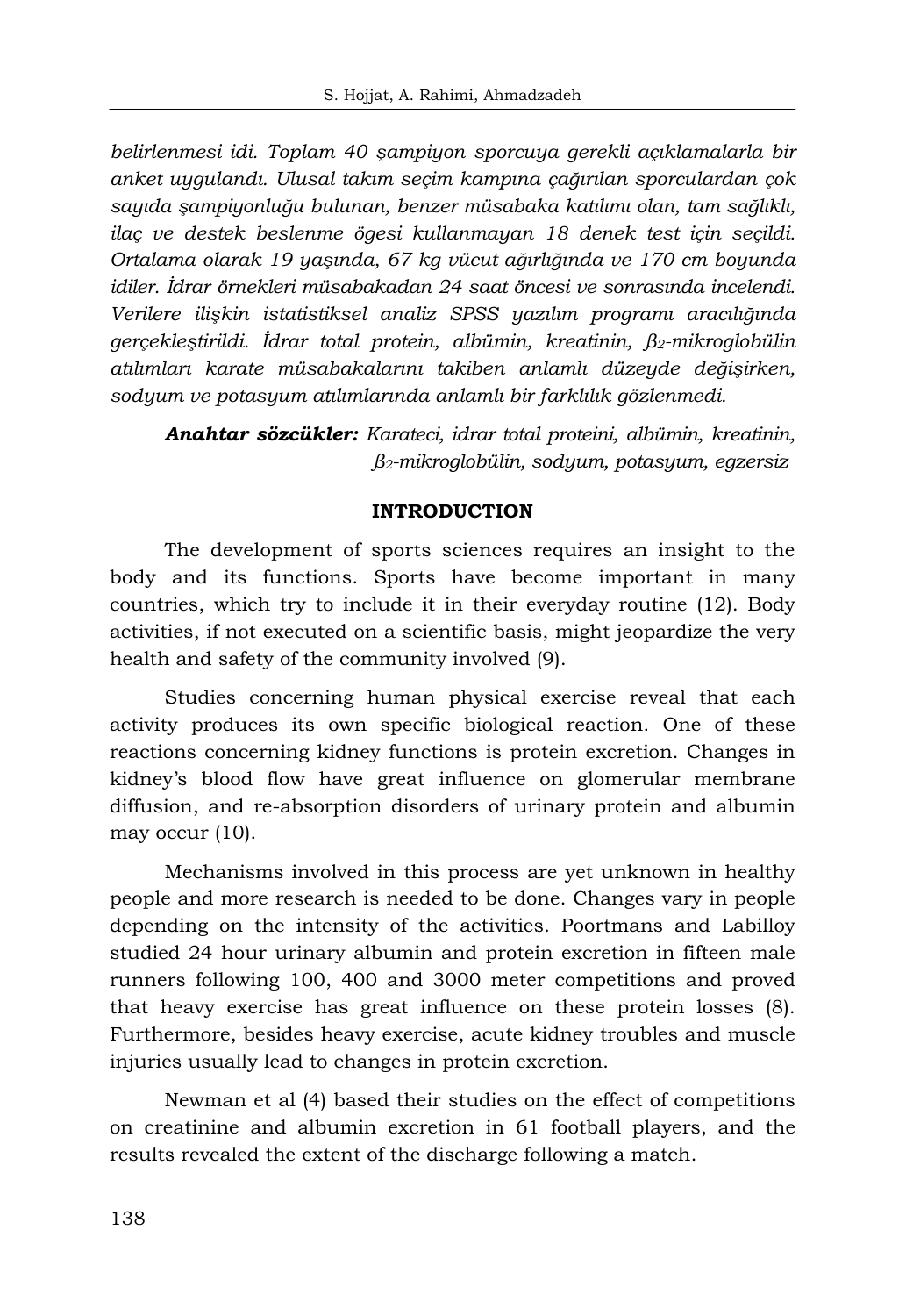Kidney's main role is to maintain a stable condition by keeping balance between electrolyte compounds and body fluid volumes. Kidney's function concerning sodium has manifold importance. First, kidneys are the foremost organs to balance sodium and potassium in the body. Since the amount of sodium taken by each person differs, kidneys should mainly balance sodium discharge. When exercising, potassium flows in and out of the muscle continuously (6), but the cells absorb more sodium, and loss of water causes urinary potassium to increase. Ozawa showed that urinary sodium excretion increases after judo competitions (5).

The main purpose of the present study is to evaluate the level urinary proteins, creatinine, sodium and potassium following karate competitions, in order to clarify the magnitude of such excretion in this specific combat sport.

### **MATERIALS AND METHODS**

The total group included 40 karate athletes invited to a national team. Eighteen of them were selected for their past records of frequent championships in four World, Asian and national tournaments. They were aged between 18 to 21 years old, and had performed in a similar number of competitions.

For selecting the subjects of the study, a questionnaire was presented to athletes invited to a national team selection camp. Eighteen subjects, who had won frequent championships, were in good health, free from using drugs or ergogenic aids. Their urine samples were collected before the competitions and 24 hours following them, to measure the urinary protein variables such as total protein, albumin, β2-microglobulin, and others such as creatinine, sodium and potassium.

To measure urinary total protein and  $\beta_2$ -microglobulin, spectrophotometers (Bausch & Lomb and Eppendorf model E-Com, Germany) were used. Albumin was measured using another device (Helena Co, France). The amount of creatinine was measured through an analyzer (Hitachi, Germany and Japan). To measure urinary sodium and potassium a flame photometer (Corning model 450, Germany) was used. Urine test strips (Analyticom) were also used in the study.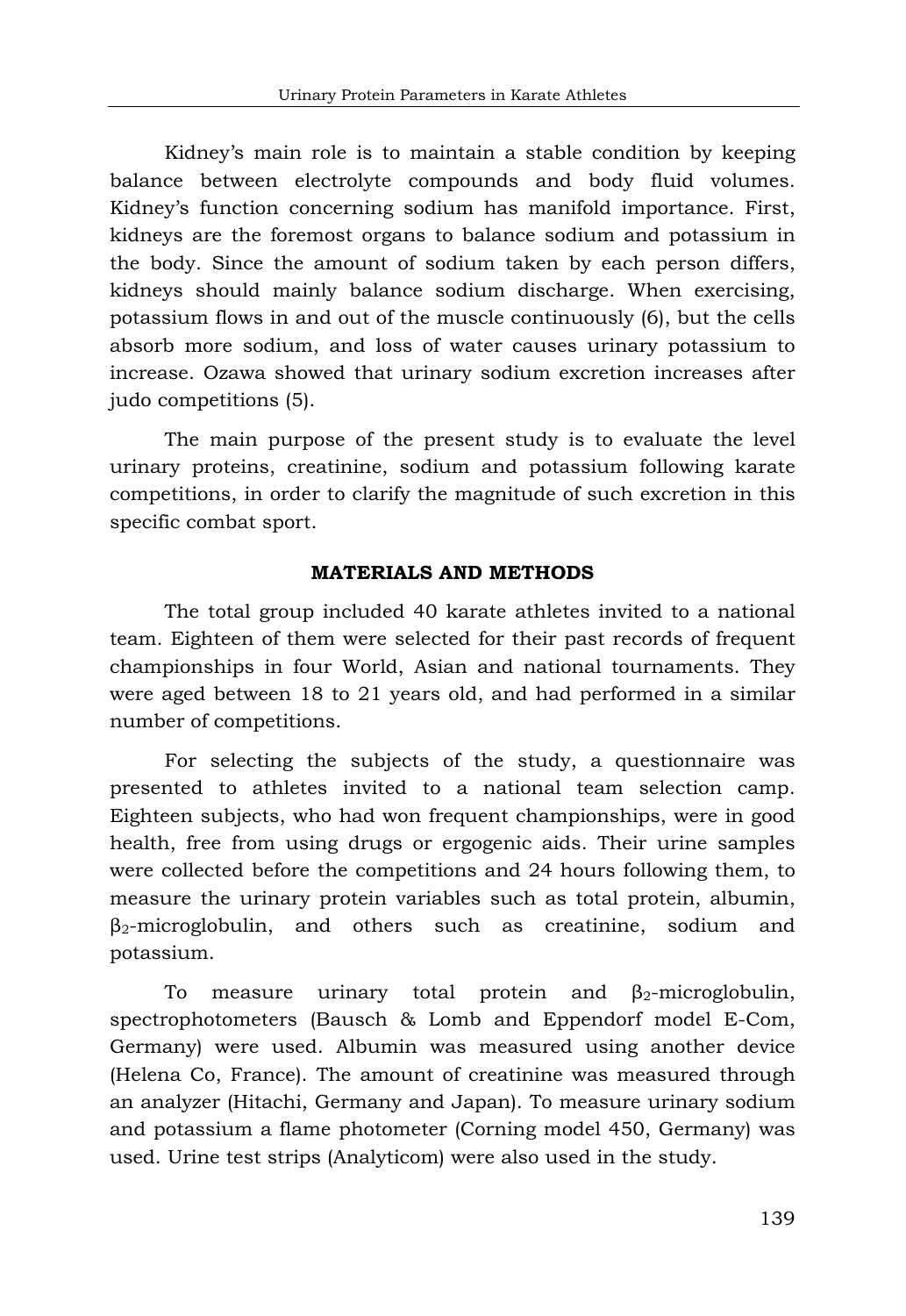Statistical description consisted of means and standard deviation. A non-parametric t-test (SPSS) was used to compare pre- and postcompetition results, with statistical significance level set at p<0.05.

#### **RESULTS**

Physical variables are given in Table 1; urinary variables are given in Table 2, as mean ± SD and min-max scores.

| Variable   | Mean ± SD       | Min | Max |
|------------|-----------------|-----|-----|
| Age, yr    | $18.9 \pm 0.9$  | 17  | 20  |
| Weight, kg | $62.7 \pm 1.4$  | 60  | 81  |
| Height, cm | $173.1 \pm 8.9$ | 160 | 188 |

**Table 1.** Physical characteristics of the karate athletes

| Variable                 | Period | $Mean \pm SD$     | Minimum | Maximum |
|--------------------------|--------|-------------------|---------|---------|
| Protein,                 | BC     | $23.6 \pm 12.9$   | 9.0     | 57      |
| mg/dl                    | FC     | $51.4 \pm 51.6$   | 5.0     | 190     |
| Creatinine,<br>mg/dl     | ВC     | $171.0 \pm 96.1$  | 34      | 437     |
|                          | FC     | $224.5 \pm 85.5$  | 81      | 372     |
| Albumin,<br>mg/dl        | ВC     | $4.98 \pm 3.22$   | 1.3     | 11.6    |
|                          | FC.    | $19.3 \pm 14.1$   | 1.8     | 61.6    |
| $\beta_2$ -microglobulin | ВC     | $0.018 \pm 0.006$ | 0.01    | 0.03    |
| mg/dl                    | FC     | $0.067 \pm 0.011$ | 0.05    | 0.08    |
| Sodium,<br>mg/dl         | ВC     | $200.3 \pm 89.3$  | 92      | 340     |
|                          | FC     | $260.9 \pm 74.4$  | 98      | 360     |
| Potassium,               | ВC     | $68.5 \pm 32.9$   | 22      | 140     |
| mg/dl                    | FC     | $67.1 \pm 34.4$   | 25      | 141     |

**Table 2.** Urinary parameters of the karate athletes

BC: Before the competition; FC: Following the competition

Accordingly, there were significant increases in urinary excretion of total protein, creatinine, albumin and  $\beta_2$ -microglobulin following the competition. The increase in urinary sodium levels did not prove to be significant (p>0.05), whereas mean urinary potassium levels stayed more or less stable.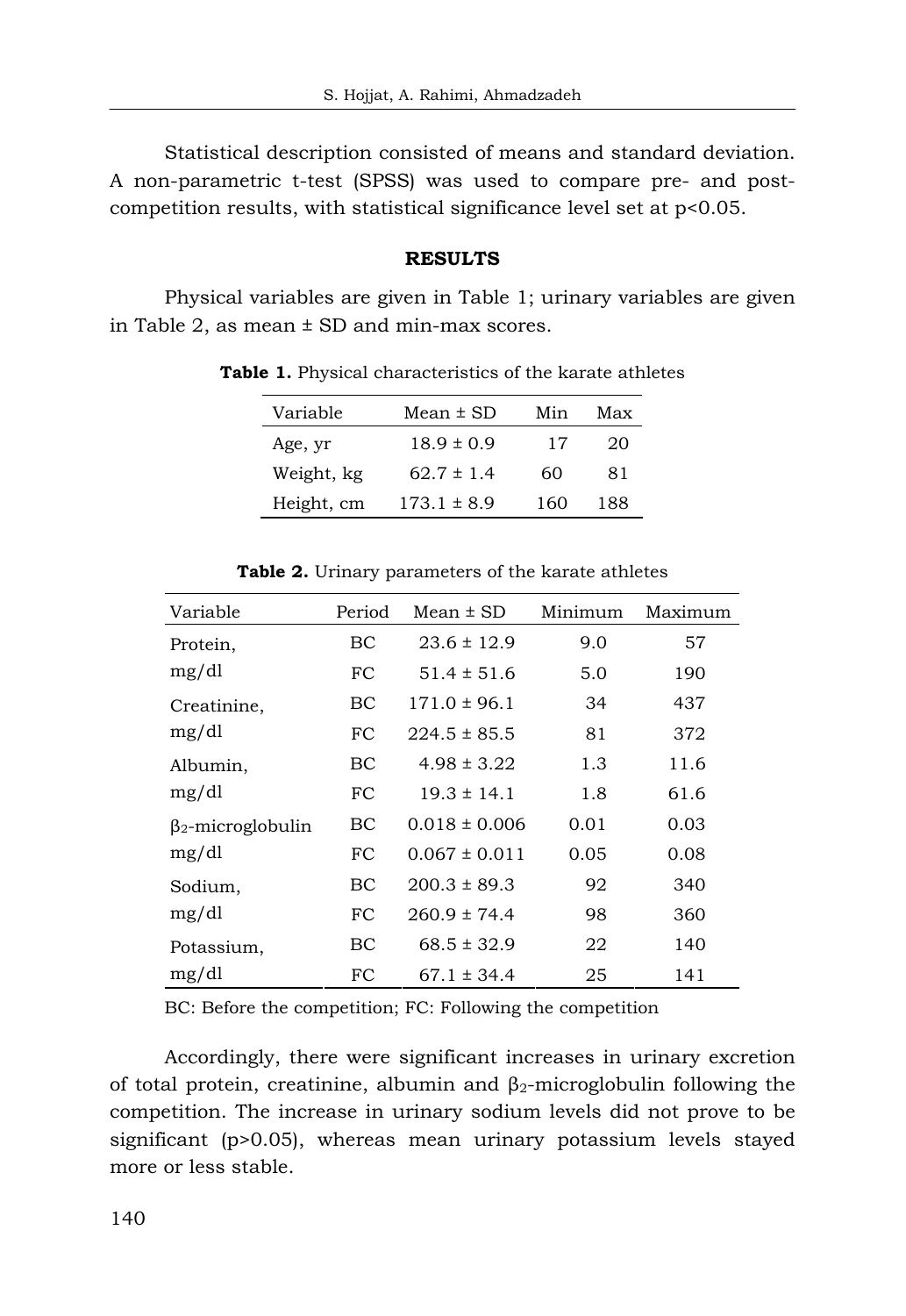#### **DISCUSSION**

This research proved once again that urinary protein discharge was increased following the competitions. This is probably a result of glomerular malfunction caused by the practice of high level karate competition. The haemodynamic changes in kidney vessels during the competitions lead to filtration obstruction and increased absorption of glomerular membrane towards circulatory proteins. The amount of urinary protein and albumin discharge most probably depends on the intensity of physical activity. The present results agree with those Poortmans and colleagues (7), Montelpare (3) and Ayca (1) have obtained in various sports.

Muscular activities or any disorder causing destruction or increase of muscular metabolism produce more creatinine. Miyai and his team (2) did a research on baseball players, and found increased creatinine discharge following the competitions, in accordance with the present study. The result of Shahidi's studies (11) in athletes also shows the absence of sodium discharge after the match which is consistent with the present work. Instead, contrary to their findings, no change in potassium excretion was observed in this research, which may be a result of lower dehydration in the subjects.

#### **REFERENCES**

- 1. Ayca B, Şener A, Apikoğlu Rabus S, Oba R: The effect of exercise on urinary gamma-glutamyl transferase and protein levels of volleyball players. *J Sports Med Phys Fitness* **46:** 623-7, 2006.
- 2. Miyai T, Ogata M: Changes in the concentrations of urinary proteins after physical exercise. *Acta Med Okayama* **44:** 263-6, 1990.
- 3. Montelpare WJ, Klentrou P, Thoden J: Continuous versus intermittent exercise effects on urinary excretion of albumin and total protein. *J Sci Med Sport* **5:** 219-28, 2002.
- 4. Newman DJ, Pugia MJ, Lott JA, Wallace JF, Hiar AM: Urinary protein and albumin excretion corrected by creatinine and specific gravity. *Clin Chim Acta* **294:** 139-55, 2000.
- 5. Ozawa Y, Ogo K, Ogasawara M, Hamada H, Mesaki N: Effect of judo practice on changes in urinary substances and blood hormones. *Adv Exerc Sports Physiol* **11:** 77-82, 2005.
- 6. Polito C, Andreoli S: Sport hematuria in boys: a provocative test. *Pediatr Nephrol* **20:** 1171-3, 2005.